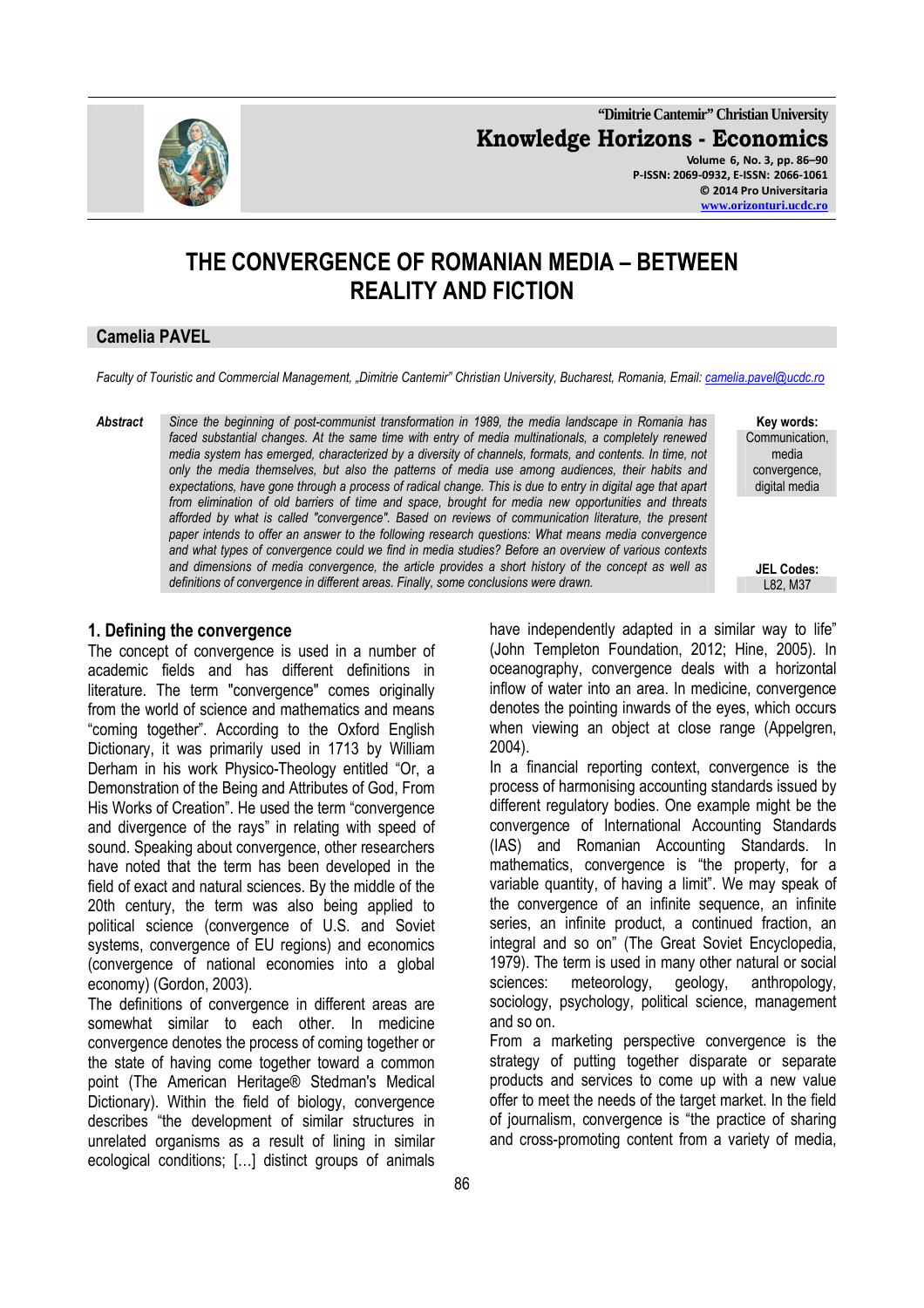some interactive, through newsroom collaboration and partnerships" (Brooks et all, 2013).

All these definitions reflect that convergence is an equivocal term: the same word can mean different things to different people, depending on time, application, and context. For this reason, we will call the convergence as being a ''conceptual divergence''.

#### **2. Media convergence**

In electronic age, some new tools of communication become prominent because is reaching an increasingly mass audience. It is called 'new media' and includes smartphones, e-readers, tablets and others. With the development of technology on different platforms such as television, Internet and mobile communication and with the introduction of new media, the consumption of online content has grown exponentially because audiences have had both a bigger choice of media and an easier life due to media technologies. In digital era, people can see what's happening at any corner of the

world, and can get information where they want it and when they want it. In this rapidly changing environment, if media organizations want to survive, they are required to re-evaluate their strategies.

One of these strategies is media convergence. In the context that traditional media are declining while the competition for online media is increasing, companies are moving to a holistic approach to branding and delivering content to various platforms such as televisions, Internet, mobile devices, social media sites, print and other channels for retaining and attracting new customers.

But what really means media convergence? The concept "media convergence" was introduced back around 1980 by Nicholas Negroponte that presented a convergence model based on three overlapping circles. His three circles were labelled "Broadcast and Motion Picture Industry," "Computer Industry" and "Print and Publishing Industry" (as shown in figure no. 1).



Source: Fidler, R., (1997)

Negroponte predicted that the overlap between the "Broadcast and Motion Picture Industry," "Computer Industry" and "Print and Publishing Industry" would become almost total in 20 years (Gordon, 2003), which ".

means that three media industries come together as a single entity (as shown in figure no. 2). Later, Fidler (1997) confirmed this theory naming it "Mediamorphosis



*Figure 2.* Negroponte's predicted model of convergence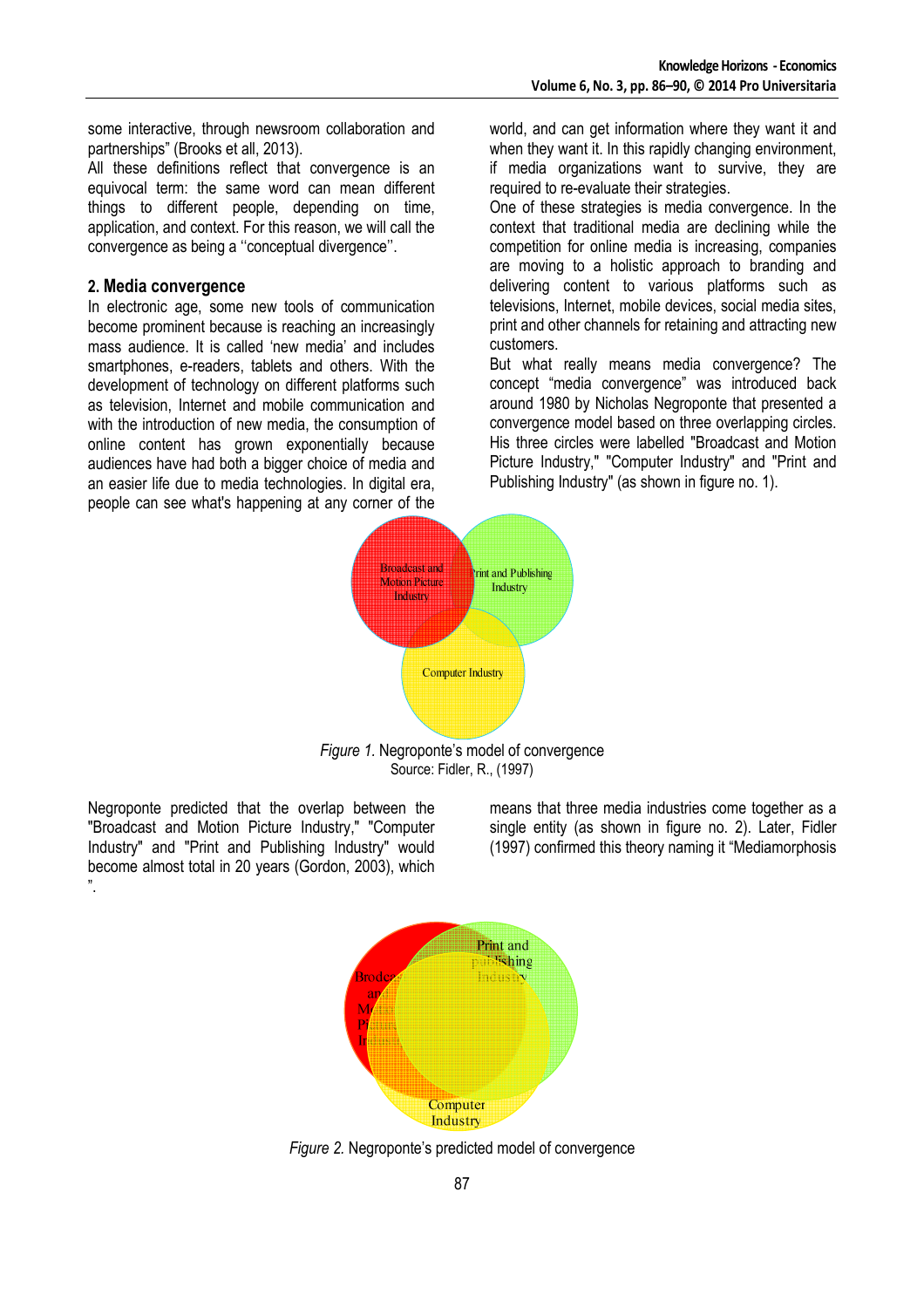Another media researcher that contributed to propagation of the term and the problems connected with the issue of convergence was Ithiel de Sola Pool. He defined convergence of modes as "blurring the lines between media, even between point-to-point communications, such as the post, telephone, and telegraph, and mass communications, such as the press, radio and television. A single physical means – be it wires, cables or airwaves – may carry services that in the past were provided in separate ways. Conversely, a service that was provided in the past by any one medium – be it broadcasting, the press or telephony – can now be provided in several different physical ways. So the one-to-one relationship that used to exist between a medium and its use is eroding" (Appelgren, 2009).

Since then, many academics and practitioners expanded their researches on convergence in general and have focused on media convergence in particular. Numerous books, chapters, and articles have been written on the topic of media convergence. They vary in size and quality from the scholarly to the popular press. As Mike Wirth (2006) points out, "One of the challenges of studying media convergence is that the concept is so broad that it has multiple meanings".

So, the concept of convergence is not a new one and a range of different views exist on what its implications are for society and for economic activity. According to European Commission (1997), in the context of media, the term convergence eludes precise definition, but it is most commonly expressed as: "the ability of different network platforms to carry essentially similar kinds of services, or the coming together of consumer devices such as the telephone, television and personal computer".

# **3. Type of media convergence**

Today we are living in the Information Society, which is characterized by the following phenomena: technological innovation and diffusion; occupational change; economic value; information flows; the expansion of symbols and signs (Webster 2002). In this society, where more than ever the concept of convergence became a reality, different sectors, in particular the telecommunications, mass media and information technology (IT) sectors, use the same technologies. Evidence of such convergence has been mounting in recent years with the emergence of the Internet and with the increasing capability of existing networks to carry both telecommunications and broadcasting services.

In scientific literature related to media, the term of "convergence" is used in different ways with different meanings. We can speak about the convergence in media technology, convergence in media organizations, ownership convergence, tactical convergence and structural convergence.

Jenkins (2001) identified five different media convergence processes: Technological Convergence (the digitization of all media content); Economic Convergence (the horizontal integration of the entertainment industry); Social or Organic Convergence: (consumers' multitasking strategies for navigating the new information environment); Cultural Convergence (that encourages transmedia storytelling, the development of content across multiple channels); Global Convergence: (the cultural hybridity that results from the international circulation of media content...reflect[ing] the experience of being a citizen of the "global village").

Gordon (2003) identified at least five forms of convergence in media firms: ownership, tactics, structure, information gathering, and storytelling. He found that media convergence is most prevalent in its ownership and tactical forms and the progression from ownership and tactical convergence to information gathering and storytelling convergence is slow.

In the field of media technology, the concept of convergence has for decades frequently been used to describe concentring courses of events in terms of processes becoming more alike or as a common denotation for a change toward a certain goal (Appelgren, 2004).

In media terms, the convergence of programming content is equivalent to a phenomenon that defines the tendency of a limited number of companies on a specific market to opt for uniformity in the range of provided services with the purpose of targeting a similar middle ground and maximizing sales (Craufurd, 2004). In other words is about the simultaneous broadcasting of same type of content, at the same time on different platforms.

According to Jenkins (2006), media convergence is an on-going process, which should not be viewed as a displacement of the old media, but rather as interaction between different media forms and platforms, industries, content and audiences.

Since 2006, in Romania, the largest media groups began to provide same information on different platforms or media' vehicles due to digital storage of messages. The phenomenon is related to the Internet but also other types of new media. Publications such as "Gazeta Sporturilor", in their trying to reach a widest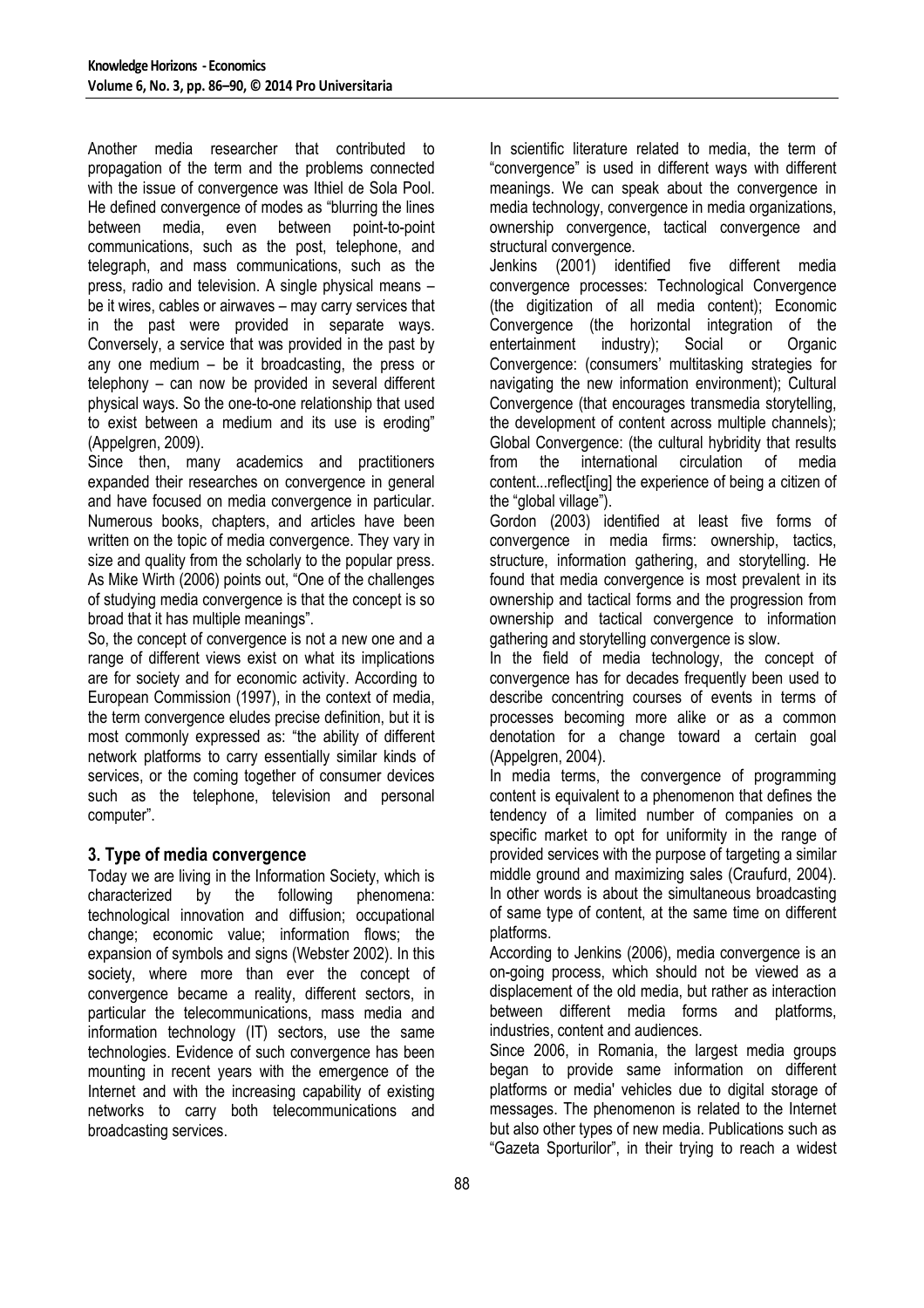audience, were experimenting with computer applications and created gsp.ro website but other extensions such as sgptv.ro, tv.gsp.ro, pariori.ro, travel.gsp.ro, blogsport.gsp.ro and communities of supporters as Stelisti.ro, Dinamovisti.ro or Violamania.ro. Also, Gazeta Sporturilor has a radio station and a television program. A glossy extension of the newspaper, the "Champions" magazine was launched in 2006 and has national coverage. All these Internet services together with old media, allow journalists to update the news feed in real time, oppose to the daily or weekly delivery of newspapers. This means that separate divisions such as television, the Internet, print and radio have merged together. This is just an example how the dominant actors in media industry are trying to repositioning themselves in order to control the whole media process from content inception to delivering to individual audience segments. Another important aspect in media convergence is the centralization of resources, especially human ones but also technological. This means that instead of having different reporters for every medium, media can use the same reporters and staff to produce the content for television, Internet or others mediums. The same reporter can write and produce a story for a printed medium, read a version of it on television, discuss it on radio and publish it (along with the other components) on the Internet.

In terms of technological convergence, today we can remember about services of telephony companies that have become increasingly complex: Internet-fixedmobile-TV packages, in various combinations, have become common almost everywhere, and with technological advancements that made computers more affordable, a new wave of convergence efforts began. In other words, unlike previous years, is produced, transmitted and is sold everything under one roof.

In our opinion, the generic equation of media convergence can be written as:

#### **Media convergence = unique way of storage** + **multiple platforms for dissemination** + **centralized resources**

One question that needs to be asked, however, is whether or not media convergence is beneficial for the society and the industry itself. In other words, whether or not, media convergence presents more opportunities than challenges for both creative industries and society. One of the areas of particular concern when examining positive and negative consequences of media convergence is audience.

Deuze (2008) believes that media convergence generates not only convergence of industries and techniques, but also the convergence of the audience. Converged operation provides multiple tools for storytelling, allowing consumers to select level of interactivity while self-directing content delivery and can increase both the quality of its product and the satisfaction of customer which leads to a larger audience.

On the other hand, media convergence brings many challenges. Audiences complain about information overload and they can be overwhelmed and find it difficult. Jenkins (2006) noted that media convergence encourages audience to participate in the process of content creation, but requires extended access to modern technologies, familiarity with the new forms of media, as well as developing certain skills. As a result, certain segments of the audience such as those with low income, lower level of education, elders or disabled people cannot be reached and they are unable to take full advantage of new media and fully participate in the new media culture.

Another consequence of media convergence is fragmentation of audiences on the basis of their age or living patterns that has resulted in the search for contents that fit audience special interest. People from different age groups relate to media content and media platforms differently. In previous studies, Bolin and Westlund (2009) have identified three generations in news media consumption: the radio/print generation (born in the 1930s) and the TV generation (born in the 1950s) and the mobile technology/Internet generation (born in the 1980s). Additionally, the work-in-process includes even younger media users, born in the 1990s and labelled as "digital generation" (Herring, 2008) who has experienced the "broadband society" (Colombo & Fortunati, 2010) since birth.

This means that the power to decide what is seen, read, or heard is increasingly in the hands of the consumer.

# **4. Conclusions**

For communication scholars, convergence is a fairly elastic term that has come to mean different things depending on time, application, and context.

A common understanding in contemporary media studies is that convergence of media systems and homogenization of journalism becomes a worldwide trend, as a result of significant shifts in marketplace realities. The huge waves of publications, conferences and discussions have been interested in the problem of media convergence. But despite this fact, there is currently no standard definition of the media